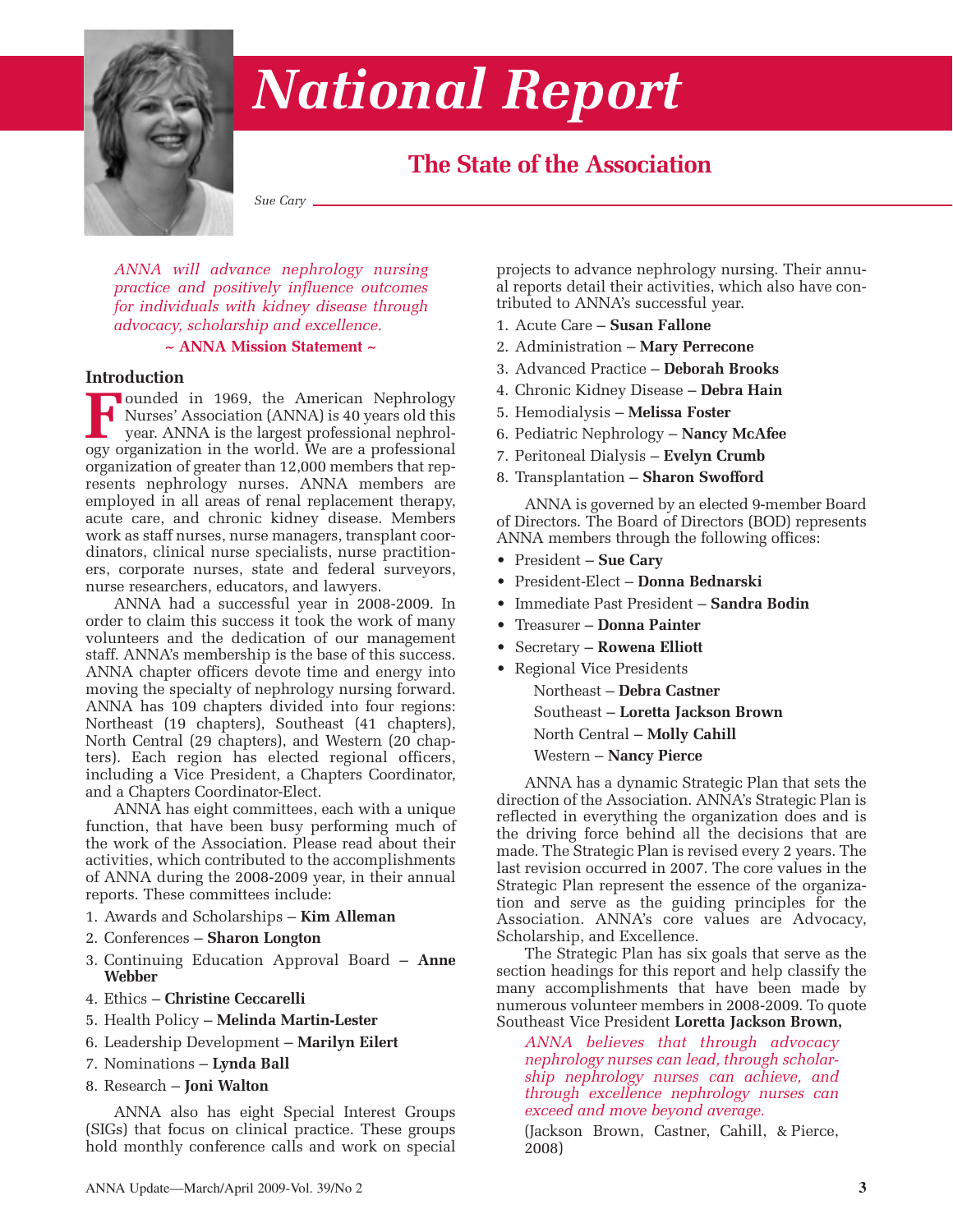### **Advocacy Goal**

**ANNA will be the leading advocate for nephrology nurses, and will advocate for quality care for individuals, families, and communities affected by real or potential kidney disease.**

- ANNA continues to be a member of Kidney Care Partners (KCP) with **Gail Wick** serving as ANNA's representative to this group.
- **Gail Wick** and **Jim Twaddell** represent ANNA on KCP's Patient Education Work Group.
- Posted on ANNA's Web site (under the Health Policy tab) are the many letters and activities that relate to ANNA's health policy advocacy efforts.
- In July 2008 the BOD approved a listserv to quickly disseminate time-sensitive health policy information to members.
- **Joan Simard** served as CapWiz Advisor this year.
- The Comprehensive Interdisciplinary Patient Assessment tool is available on the ANNA Web site for download to use in practice. ANNA members who worked on this joint task force of ANNA and National Kidney Foundation (NKF) repesentatives include **Carol Kinzner, Melinda Martin-Lester, Nancy Pelfrey, Sandy Bodin, Mark Short**, and **Sheila Deziel.**
- In June 2008 **Donna Bednarski** and Executive Director **Mike Cunningham** attended the ANA Organizational Affiliates Meeting and House of Delegates in Washington, DC.
- In July 2008 ANNA renewed its membership with the United Network for Organ Sharing (UNOS).
- In August 2008 ANNA sent a letter to Thomas Hamilton, Director, Survey and Certification Group, Centers for Medicare & Medicaid Services (CMS), with ANNA's comments on the Draft Interpretive Guidelines. **Sandy Bodin** compiled the comments to the Draft Interpretive Guidelines.
- In October 2008 **Donna Bednarski** attended the Canadian Association of Nephrology Nurses and Technicians (CANNT) national meeting in Quebec, Canada.
- In October 2008 ANNA posted on our Web site a comparison of ANNA's comment letter on the Conditions for Coverage (CfC) for ESRD Facilities proposed rule (May 5, 2005) with the final rule. Work was done by a task force consisting of **Jim Twaddell, Johnnie Flotte, Terry Bellon, Kristin Larson**, and **Sharon Swafford.**
- **Billie Axley** was in charge of promoting Kidney Disease and Education (KDAE) Week held August 11-18, 2008. This was formerly called ESRD Education Week. The KDAE task force consisted of **Sandy Bodin, Melinda Martin-Lester**, and **Sandra Copeland.**
- In October 2008 ANNA was cited in the CfC Interpretive Guidelines V715 for the contribution on minimal nursing assessment prior to the first dialysis in an outpatient setting.
- In November 2008 **Sue Cary, Donna Bednarski**, and **Mike Cunningham** attended the Annual Summit of the Nursing Organizations Alliance in Albuquerque, NM. The Alliance is a coalition of approximately 70 nursing organizations united to create a strong voice for nurses. The Alliance provides a forum for identification, education, and collaboration on issues of common interest to advance the nursing profession.
- In November 2008 ANNA endorsed the core, entry-level competencies for clinical nurse specialists. **Sue Fallone** represented ANNA on the National Association of Clinical Nurse Specialists (NACNS) task force.
- In December 2008 ANNA supported the principal document from the Nursing Community Health Task Force.
- In December 2008 the BOD endorsed recommendations from the Transplant SIG to respond to the OPTN/UNOS Kidney Transplantation Committee regarding Kidney Allocation Concepts. The Transplant SIG's recommended response was submitted by SIG Leader **Sharon Swofford**.
- In December 2008 Sue Cary, Molly Cahill, and **Jim Twaddell** attended the Agency for Healthcare Research and Quality (AHRQ) Stakeholders Meeting regarding Medicare Coverage of Kidney Disease Patient Education Services. **Sue Cary** gave a presentation at the meeting regarding the accepted clinical criteria for diagnosing an individual with stage IV CKD.
- In January 2009 ANNA sent a letter to Jamie Hermansen at CMS Medicare Coverage of Kidney Disease Patient Education Services that included comments on the AHRQ Stakeholders Meeting.
- In January 2009 a welcome letter was sent to Capitol Gang members and an orientation dinner was held at Drinker Biddle and Reath's office in Washington, DC.
- In January 2009 a proposed Bylaws change was approved by the membership. This revision to ANNA's mission statement involved changing the word "patients" to "individuals."
- The Health Policy Handbook was revised and posted on ANNA's Web site.
- ANNA's 2009 Health Policy Workshop will be held June 7-9.
- **Lisa Carter, Diane Kraynak**, and **Jacqueline George** were the recipients of the grants for the Nurse In Washington Internship (NIWI) to be held in Washington, DC, on March 29-31, 2009.

#### **Recruitment and Retention Goal**

#### **ANNA will strive to ensure the future of the specialty of nephrology nursing.**

• ANNA and DaVita began a partnership that includes DaVita sending an e-mail to their teammates that directs them to ANNA's Web site. A personalized landing page exclusive for DaVita that contains a message from DaVita and a list of ANNA's products and services was created.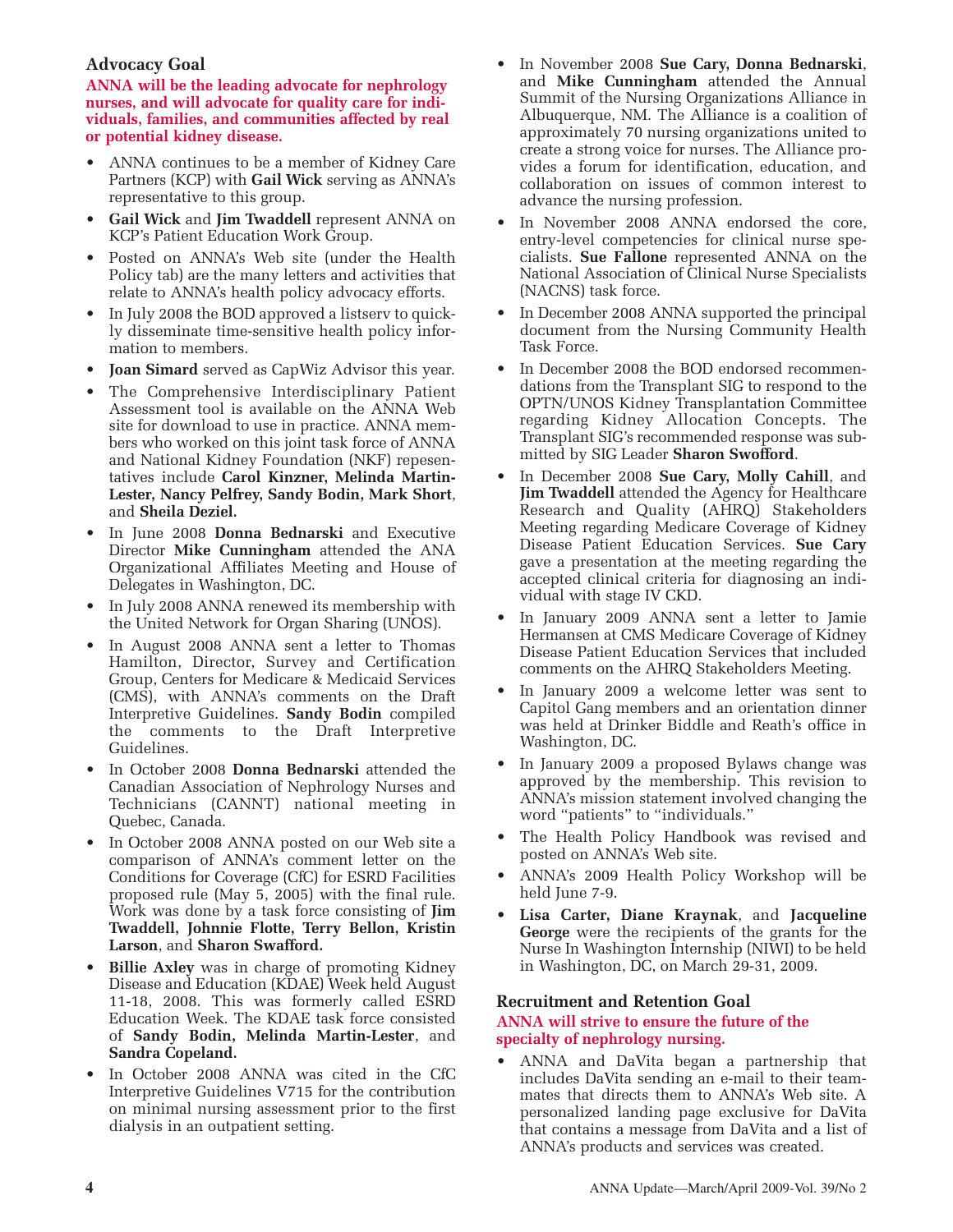- A Policy and Procedure was created and approved for SIG Fact Sheet Development to promote consistency and a schedule for updates.
- Nephrology Nurses Week was celebrated September 14-20, 2008, with the theme *We Carry the Torch.* The theme and products for this week were developed under the direction of **Anne Harty.**
- In November 2008 **Sue Cary, Donna Bednarski, Sandy Bodin**, and **Debby Castner** attended the American Society of Nephrology meeting in Philadelphia to promote nephrology nursing. Members of the Keystone Chapter, including **Paula Richards, Eileen Lynch**, and **Barbara Davis,** helped at the booth.
- ANNA participates in the two annual meetings of the National Student Nurses' Association (NSNA). **Karen Schardin** represented ANNA at the NSNA Mid Year Conference in Reno, NV, in November 2008, and **Johnnie Flotte will** represent ANNA at the NSNA Annual Convention in Nashville, TN, in April 2009.
- **Loretta Jackson Brown** along with members from the Houston area represented ANNA at the Annual Dialysis Conference in March 2009.
- The *Discover Nephrology Nursing* brochure is being revised with a focus on highlighting ANNA member benefits using professional photos of nephrology nurses. Member **Kim Herrin** volunteered to help with this project.

#### **Membership Goal**

#### **ANNA will be the association of choice for nephrology nurses.**

- Dues remain at \$60 a year since 1989!
- ANNA's social networking service launched as part of the Virtual World initiative.
- Chapter recharter criteria was changed to two education meetings with contact hours and one business meeting, but the number of CNE hours was removed from the criteria.
- The *ANNA Update*, ANNA's newsletter, is available in print and online.
- The *ANNA E-News/Renal WEB is* a biweekly electronic news service for members that includes information on nephrology news and nursing issues. The *ANNA E-News/Association News* is a monthly electronic news bulletin that features association news.
- ANNA partnered with the Nurses Service Organization to offer members professional liability insurance.
- ANNA provides continuing nursing education (CNE) certificate/transcript services. Members can request a cumulative listing of CNE events approved or provided by ANNA that they have attended, and for a small fee ANNA can email the transcript to the member within a week.
- The"Free for 3" membership campaign in 2008 resulted in 79 sponsors and 272 new members.
- The yearly total of members who recruited new members to join ANNA (including members who did not receive the "Free for 3" membership) was 727. These 727 sponsors recruited a total of 1,047 new members
- ANNA is sponsoring the "Free for 3" membership campaign again in 2009.
- A postcard was sent to members for whom ANNA does not have a current e-mail address offering them an opportunity to update their e-mail address.
- ANNA's Constitution and Bylaws may be amended by a two-third affirmative vote of ballots returned by the membership. In January 2009 ANNA members approved Bylaws changes to reduce dues for senior members and to remove the word "mail" from Article IV Section B to allow for electronic voting in the future.
- ANNA approved the Helen Feigenbaum Memorial Grant . The grant was established by Helen Feigenbaum's son and daughter in honor of their mother. The \$1,000 grant will provide support to one nurse each year for professional development. This grant will be awarded in 2010 for the first time.
- Under the direction of **Kim Alleman,** chair of the Awards and Scholarships Committee, mentors were available to guide members through the award/scholarship application process. Former committee members volunteered as mentors.
- The content for the April 2009 Volunteer Leader Workshop will be available online after the meeting.
- A chapter/regional task force was created to evaluate effective strategies to support chapters and resources required to support those needs. The members of this task force are: **Molly Cahill, Loretta Jackson Brown, Donna Bednarski, Donna Painter, Wendy Lester, Deb Bakken**, **Alice Campanelli, Janet Betts**, and **Celess Tyrell.**
- ANNA approved an increase in the Chapter of the Year (COTY) award amount to \$1,000 per region beginning in April 2010.

# **Scholarship Goal**

#### **Nephrology nursing practice will be evidencebased.**

- ANNA's Online Library offers free CNE credit each month. The library includes sessions from past National Symposia and Fall Meetings, audio conferences (available as Webcasts), and other content in the form of learning modules. Also, attendees of the 2008 National Symposium and 2008 Fall Meeting have free access to the meeting content for 1 year following the meeting,
- The *Nephrology Nursing Journal* is distributed to more than 11,000 U.S. subscribers and greater than 500 non-U.S. subscribers bimonthly. The Journal is published under the leadership of Editor **Beth Ulrich** and Associate Editor **Karen Robbins.**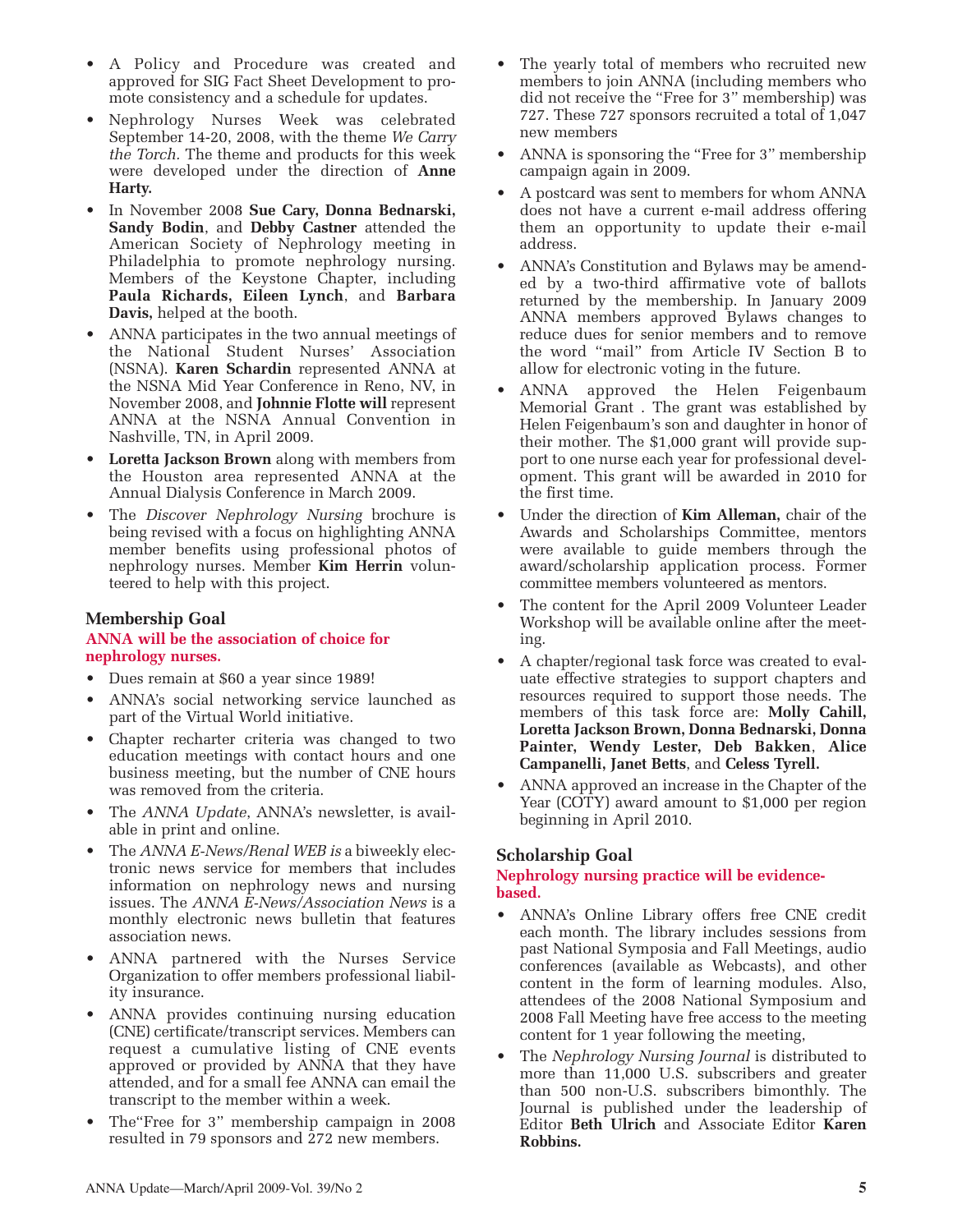- ANNA renewed **Beth Ulrich**'s contract as Editor for the *Nephrology Nursing Journal* until December 31, 2011.
- *Nephrology Nursing Journal* CNE articles are available online.
- On September 27-29, 2008, more than 600 attendees participated in the ANNA Fall Meeting in Chicago, IL. Great reviews were received from attendees. The Conferences Committee outdid themselves with the topics and organization of this meeting. **Sharon Longton**, chairperson, and **Peggy Gerlach**, chair designate, guided this committee.
- In October 2008 ANNA published a new edition of the *Scope and Standards for Advanced Practice in Nephrology Nursing.* This is a valuable resource for nurses, physicians, and the nephrology community at large regarding the role of advanced practice nurses in nephrology. The update was completed under the direction of **Deborah Brooks,** leader of the Advanced Practice SIG, and members of the Advanced Practice SIG.
- Six learning modules created by the Research Committee under the direction of **Joni Walton** are accessible on ANNA's Web site as independent studies and live repeat programs. These modules are designed to empower nephrology nurses with knowledge and skills to utilize evidence-based practice.
- Under the leadership of **Evelyn Crumb**, the Peritoneal Dialysis SIG completed the CNE on Wheels program entitled *Peritoneal Dialysis Overview*, an educational program for new nephrology or peritoneal dialysis nurses.
- ANNA hosted the 2008 Fall Audio Conference in October. **Clara Neyhart** and **Patricia Weiskittel** presented *Getting Patients Charged Up and Tuned Up for Transplant.*
- The Winter Audio Conference was held in February 2009. Entitled *Facing the Challenge: Making Sense of the New CMS Regulations,* the speakers were **Glenda Payne** and **Judith Kari**.
- On April 26-29, 2009, ANNA's 40th National Symposium will be celebrated in San Diego, CA. The theme for the meeting is *Mentoring Generations Today for Tomorrow's Leaders.*
- ANNA's new publication, *Applying Continuous Quality Improvement in Clinical Practice*, will be available for sale at the National Symposium. The book was completed under the direction of Editor **Billy Axley** and Associate Editor **Karen Robbins**.
- New research grants were approved by the BOD this year. Three Thesis and Dissertation Research Grants of up to \$10,000 are now available.
- The Continuing Education Approval Board (CEAB) revised the *Guidelines for Continuing Nursing Education Approval, A Manual for Providers* to make them more user-friendly. The revised guidelines will be ready by April 2009. This revision was completed under the leadership of **Anne Webber,** chairperson, and **Phyllis Wille**, chair designate.

# **Leadership Goal**

#### **ANNA members will be leaders in the nephrology health care community.**

- The 2008 Volunteer Leaders Orientation Workshop (VLOW) was held April 26-27 in Philadelphia, PA. There were a total of 223 participants. Thirty-five chapters received travel grants from ANNA; 72 chapter officers received reimbursement for expenses from ANNA.
- Recommended by Regional Vice Presidents **Debby Castner, Molly Cahill, Nancy Pierce**, and **Loretta Jackson Brown** and approved by the BOD, a budget increase allows two VIPs per chapter to be funded to the Volunteer Leader Workshop (VLW) starting in April 2009. The VLW will be held in San Diego on April 24-26, 2009, under the leadership of **Marilyn Eilert,** Leadership Development Committee chair.
- ANNA and its members partnered with Amgen to participate in NBC Expos (health fairs). These were held in Chicago, IL (March 21-22), Los Angeles, CA (April 18-19), and Miami, FL (April 25-26). This project was coordinated by **Sandy Bodin**.
- Leadership grants of \$500 were offered to all ANNA Past Presidents to assist them to attend the 40th National Symposium. The past presidents were asked to moderate a session and share some reflections on the year they served as ANNA President.
- The ANNA Resource Corps (ARC), under the leadership of Advisor **Susie VanBuskirk**, maintains volunteer profiles of members. This database allows members to register areas of expertise and skills and select volunteer ANNA activities for which they are available.
- The Regional Rising Star Award was approved in the amount of \$500 for each region to be awarded in April 2009 for the chapter that has made the most improvement in volunteer participation.
- ANNA members reviewed KDOQI Clinical Practice Guidelines for Nutrition in Children with CKD: 2008 Update. These members included **Nancy McAfee, Michelle Mills, Kim Windt**, and **Cindy Richards**.
- ANNA SIG Leaders reviewed KDIGO Clinical Practice Guidelines for bone disease. These leaders are **Deborah Brooks, Evelyn Crumb, Debra Hain**, and **Melissa Foster.**
- ANNA Transplant SIG members **Patricia Weiskittel, Jean Colaneri**, and **Sharon Swofford** volunteered to review KDIGO Transplant Clinical Practice Guidelines.

# **Business Goal**

# **Goal: ANNA will have long-term financial success.**

• ANNA's annual operating budget is approximately \$5 million. It takes that amount to accomplish the quality membership benefits that are offered by ANNA. Treasurer **Donna Painter** along with Executive Director **Mike Cunningham** have done